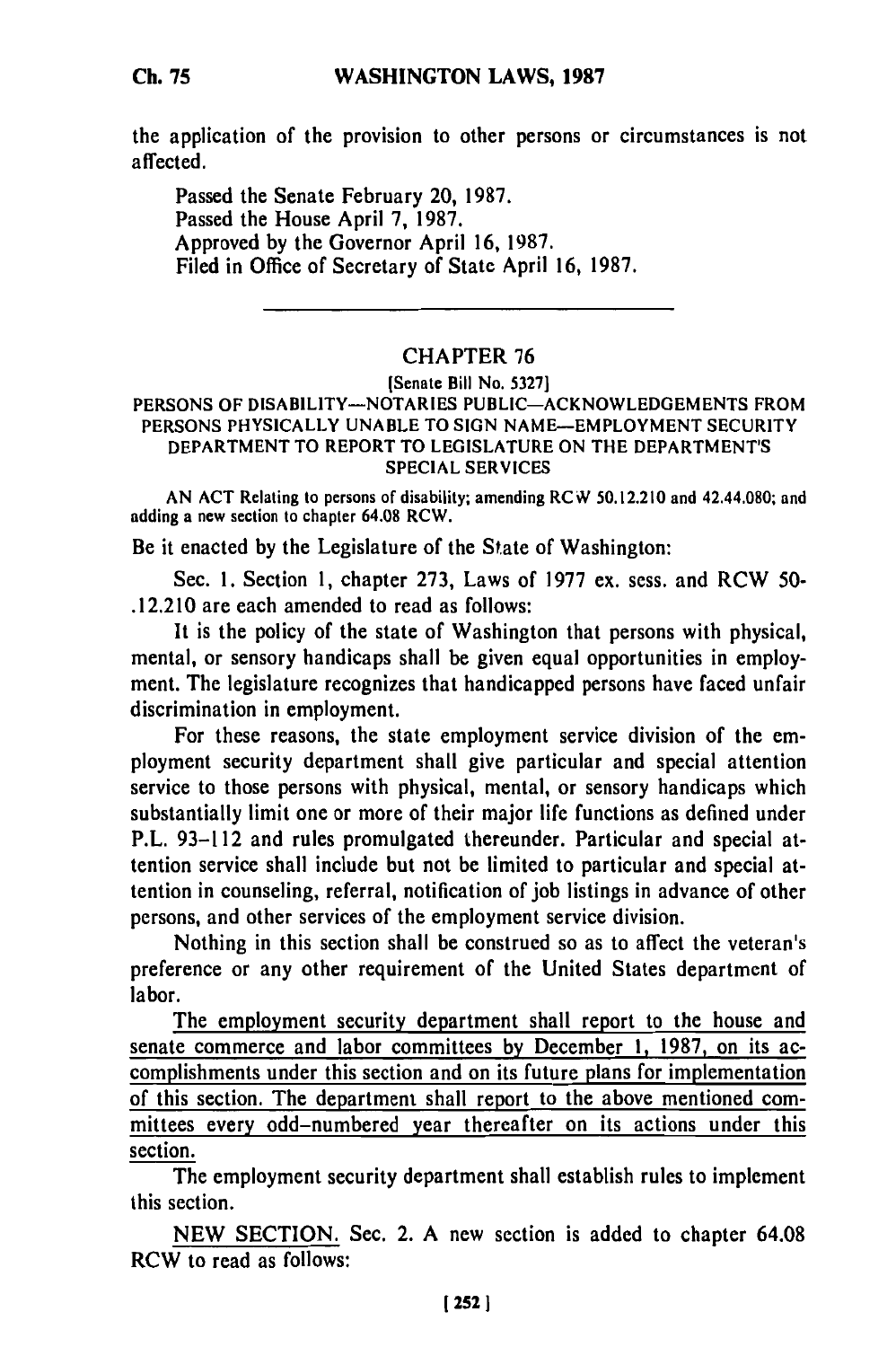Any person who is otherwise competent but is physically unable to sign his or her name or make a mark may make an acknowledgment authorized under this chapter **by** orally directing the notary public or other authorized officer taking the acknowledgment to sign the person's name on his or her behalf. In taking an acknowledgment under this section, the notary public or other authorized officer shall, in addition to stating his or her name and place of residence, state that the signature in the acknowledgment was obtained under the authority of this section.

Sec. **3.** Section **8,** chapter **156,** Laws of **1985** and RCW 42.44.080 are each amended to read as follows:

**A** notary public is authorized to perform notarial acts in this state. Notarial acts shall be performed in accordance with the following, as applicable:

**(1)** In taking an acknowledgment, a notary public must determine and certify, either from personal knowledge or from satisfactory evidence, that the person appearing before the netary public and making the acknowledgement is the person whose true signature is on the document.

(2) In taking an acknowledgment authorized **by** section 2 of this **1987** act from a person physically unable to sign his or her name or make a mark, a notary public shall, in addition to other requirements for taking an acknowledgment, determine and certify from personal knowledge or satisfactory evidence that the person appearing before the notary public is physically unable to sign his or her name or make a mark and is otherwise competent. The notary public shall include in the acknowledgment a statement that the signature in the acknowledgment was obtained under the authority of section 2 of this **1987** act.

**(3)** In taking a verification upon oath or affirmation, a notary public must determine, either irom personal knowledge or from satisfactory evidence, that the person appearing before the notary public and making the verification is the person whose true signature is on the statement verified.

**(((-3-))) (4)** In witnessing or attesting a signature, a notary public must determine, either from personal knowledge or from satisfactory evidence, that the signature is that of the person appearing before the notary public and named in the document.

**(((4-)) In** certifying or attesting a copy of a document or **other** item, a notary public must determine that the proffered copy is a full, true, and accurate transcription or reproduction of that which was copied.

**(((5))) (6)** In making or noting a protest of a negotiable instrument, a notary public must determine the matters set forth in RCW **62A.3-509.**

**(((6))) (7)** In certifying that an event has occurred or an act has been performed, a notary public must determine the occurrence or performance either from personal knowledge or from satisfactory evidence based upon the oath or affirmation of a credible witness personally known to the notary public.